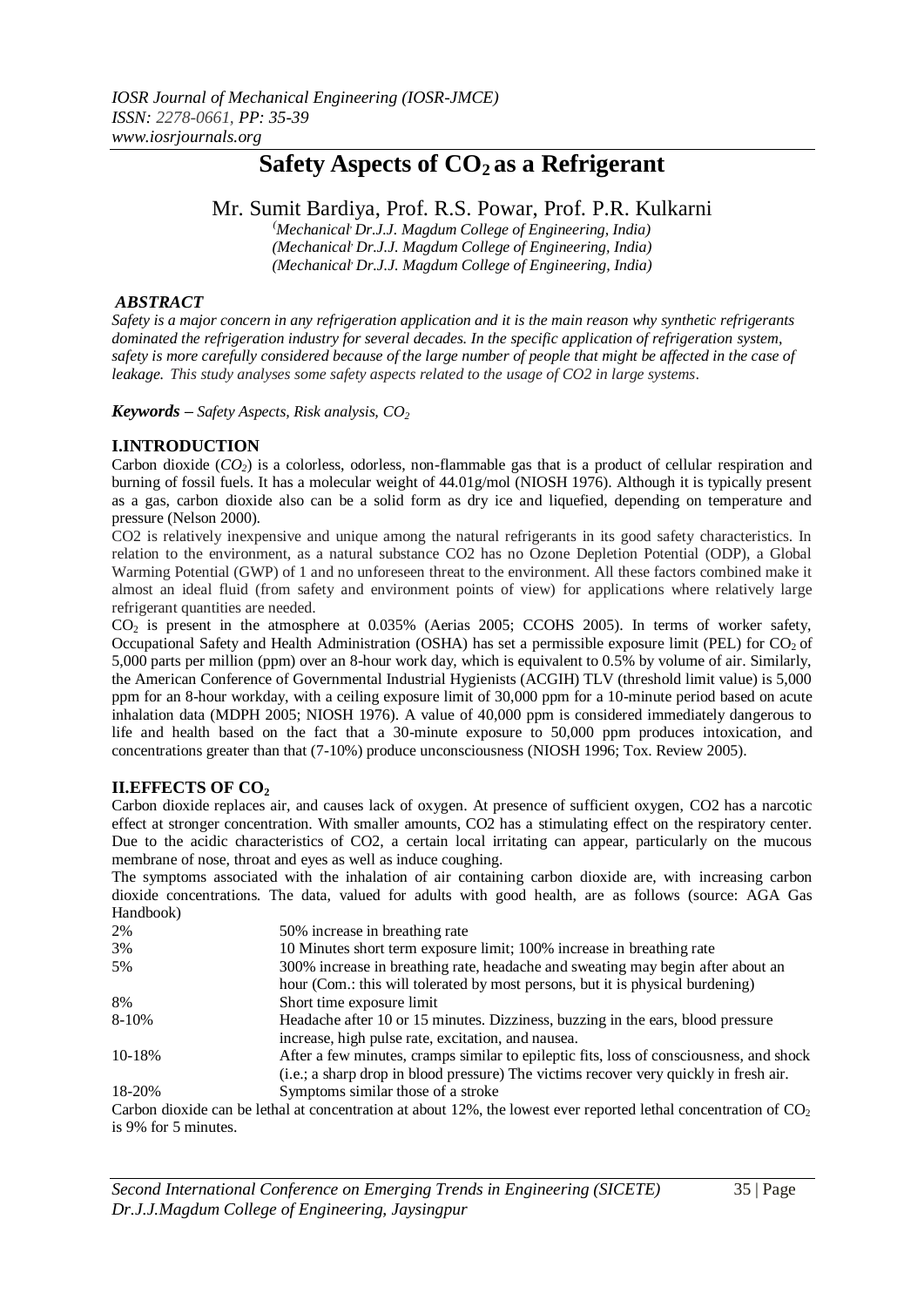At CO<sub>2</sub> levels greater than 0.5%, adverse health effects are present in humans, animals, and plants. Plants utilize  $CO<sub>2</sub>$  as a primary ingredient in photosynthesis and depend on the gas for survival. However, under concentrated conditions, plant roots can actually be suffocated, which inhibits the uptake of nutrients, and subsequently kills the plants (Farrar et al. 1999; NIOSH 1976). This phenomenon was noted in Mammoth, California, recognized for infrequent, yet recent volcanic activity. Researchers investigating this phenomenon discovered concentrations as high as  $95\%$  CO<sub>2</sub> by volume from magmatic emissions (Farrar et al. 1999). These elevated concentrations were measured in pits in the snow and soil, buildings with poor ventilation, and in belowground valve boxes in the vicinity of Mammoth Mountain. Accumulation in pits and wells occurs due to the fact that  $CO<sub>2</sub>$  is denser than air and may slowly accumulate (IVHHN 2005). Specifically, soil gas levels of  $CO<sub>2</sub>$  in a snow well in Mammoth were measured at 70% after the death of a skier in the vicinity of the well (Farrar et al. 1999; IVHHN 2005).

 $CO<sub>2</sub>$  is considered to be a potential inhalation toxicant and a simple asphyxiate (Aerias 2005; NIOSH 1976; Priestly 2003). It enters the body from the atmosphere through the lungs, is distributed to the blood, and may cause an acid-base imbalance, or acidosis, with subsequent CNS depression (Nelson 2000; Priestly 2003). Acidosis is caused by an overabundance of  $CO<sub>2</sub>$  in the blood. Under normal physiological circumstances, there is a higher concentration of  $CO<sub>2</sub>$  in the blood than in the lungs, forming a concentration gradient, where blood  $CO<sub>2</sub>$  diffuses into the lungs and then is exhaled. An increase in inhaled  $CO<sub>2</sub>$  and subsequent reaction with water in the blood forms carbonic acid (H<sub>2</sub>CO<sub>3</sub>), which then dissociates into hydrogen ions [H<sup>+</sup>] and bicarbonate[H  $CO<sub>3</sub>$ ]. The excess  $CO<sub>2</sub>$  shifts the equilibrium toward the creation of more hydrogen ions, thus creating an acidic environment (see equation below). During respiratory acidosis, the pH of the blood becomes less than 7.35 (Priestly 2003).

$$
CO_2 + H_2O \leftrightarrow H_2CO_3 \leftrightarrow H^+ + H\ CO_3^-
$$

Electrolyte imbalance occurs due to decreased blood plasma chloride, potassium, and calcium and increased blood plasma sodium. Furthermore, the oxygen depleted environment does not allow for cells in the body to obtain the oxygen they need to survive. Fortunately, the body compensates for the excess in  $H^+$  ions by binding of the protons to hemoglobin. In addition, the lungs attempt to compensate by removing the excess  $CO<sub>2</sub>$ , which is the reason rapid breathing is apparent during acute  $CO<sub>2</sub>$  exposure. After prolonged exposure, the kidney begins to balance blood pH by retaining bicarbonate and excreting hydrogen ions to correct acidosis (Priestly 2003).

#### **III.SAFETY ASPECTS OF CO<sup>2</sup>**

A common issue for  $CO_2$  systems in supermarkets is the high pressure at standstill. If the plant would be stopped for maintenance, component failure, power cut or any other reason, then the refrigerant inside the plant will start to gain heat from the ambient and the pressure inside the plant will consequently increase. Components of the indirect system and the low temperature level of the cascade and trans-critical systems will not stand the high pressure as they are usually designed for a maximum pressure of 40 bars.

The most common and easiest protective technique is to release some of the  $CO<sub>2</sub>$  charge from the plant when the pressure reaches a certain preset value, consequently, the pressure and temperature of  $CO<sub>2</sub>$  in the plant will be reduced. If the plant remains at standstill, then the process will be repeated and subsequently the plant must be charged again to compensate for the lost  $CO<sub>2</sub>$  charge. The fact that  $CO<sub>2</sub>$  is inexpensive favours this solution over other more expensive ones such as auxiliary cooling unit or thermal storage vessel. The position of the relief valve must be carefully selected so liquid  $CO_2$  would not pass through it, otherwise solid  $CO_2$  (dry ice) will be formed which might block the valve. Dry ice will be formed when the pressure is reduced below the triple point pressure, 5.2 bars, as clarified in Figure 1.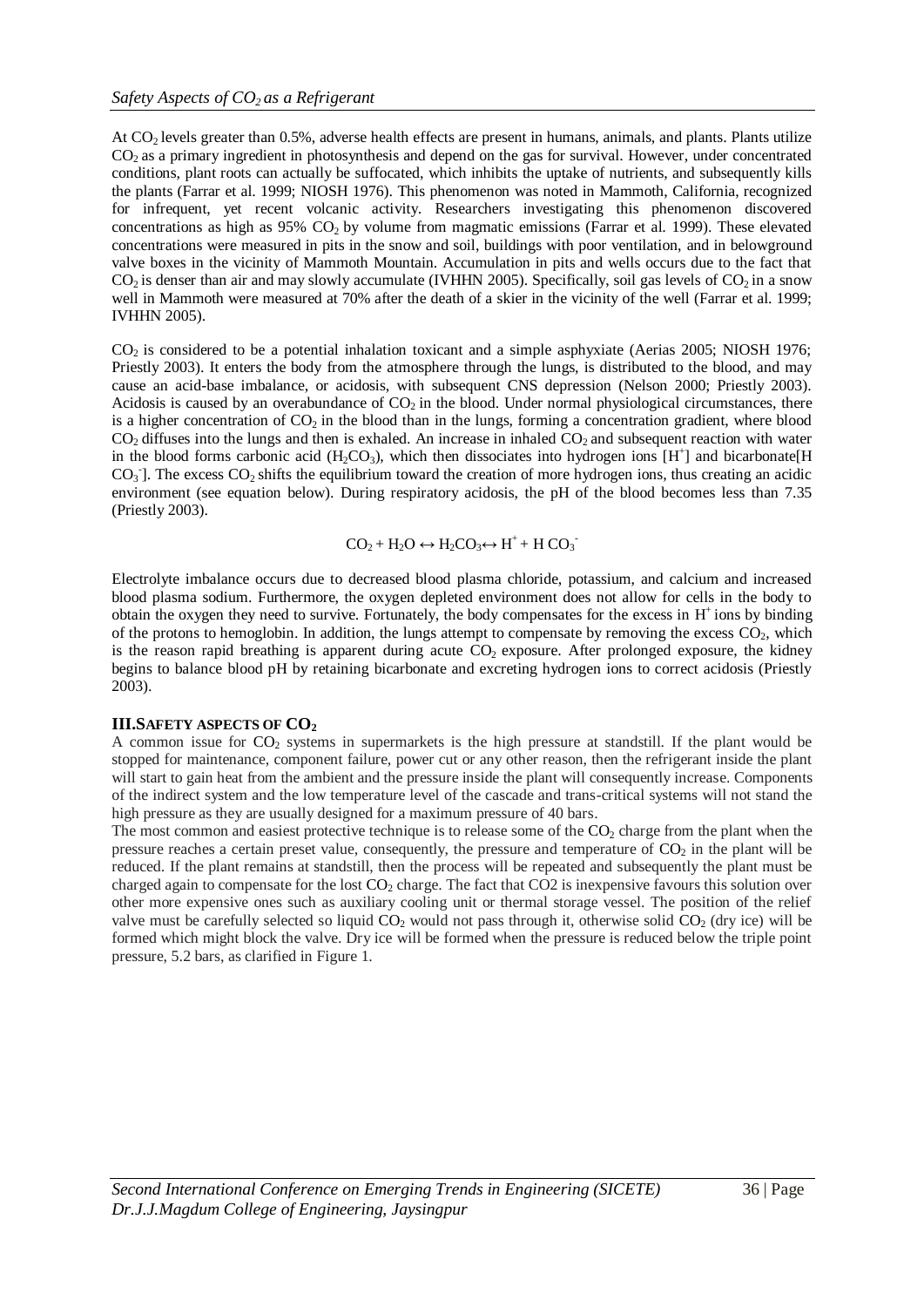

Figure 1: CO2 Log P-h diagram

### **IV.VEHICLE TEST**

A medium sized car, three doors, without A/C system has been chosen as test vehicle. A hose leads from the CO2 bottle though the engine compartment into the inlet of recirculated air of the HVAC. The inlet of fresh air is permanently closed. The mass of spilled CO2 is measured as difference in weight with a highly sensible scale. Additionally the  $CO<sub>2</sub>$  volume flow is measured with a flow meter. The  $CO<sub>2</sub>$  concentration will be measured with an infrared (IR) sensor. The IR CO2 sensor is a transducer for the measurement of the CO2 partial pressure in the atmosphere, by the absorption of infra-red radiation. The accuracy is  $\pm$  5 % of the measured value. The following parameters were regarded :

a) concentration profile inside the passenger compartment,

b) reduction of inner volume due to passengers sitting in the car

c) influence of release time

d) blower off

An instantaneous release of a certain amount of CO2 inside the passenger compartment would result in a theoretical maximum peak concentration inside the cabin as listed in Table 2.

| <b>Refrigerant</b> | Passenger com-<br>partment Volume<br>[m <sup>3</sup> ]                                                                                                             | <b>AC System Charge</b><br>[g] | Refrigerant conc.<br>ppm vol/vol if total<br><b>AC charge leaks</b><br>[ <sup>0</sup> / <sub>0</sub> ] |
|--------------------|--------------------------------------------------------------------------------------------------------------------------------------------------------------------|--------------------------------|--------------------------------------------------------------------------------------------------------|
| CO <sub>2</sub>    | 1.5                                                                                                                                                                | 240                            | 8.9                                                                                                    |
|                    | 2.5                                                                                                                                                                | 225                            |                                                                                                        |
|                    | 2.5                                                                                                                                                                | 400                            | 8.9                                                                                                    |
|                    |                                                                                                                                                                    | 600                            | 8.3                                                                                                    |
| charge.            | Notes: Theoretical, for illustration only, actual refrigerant charges and passenger<br>compartment volume may be different. Assumes a total leakage of refrigerant |                                |                                                                                                        |

**Table 2** Refrigerant leakage: theoretical concentrations within passenger compartments

500g gaseous CO2were released with 1500 liter/hr into the passenger compartment (see Figure 2.) The maximum measured concentration of 6.3 % vol. was at the vent center just before stopping the release. The difference in  $CO<sub>2</sub>$  concentration on different positions inside the car was in the range of the statistical error (0.3%). After the spill stopped, the concentration decreased rapidly. Concentrations lower than 1 % are reached after approximately 50 Minutes.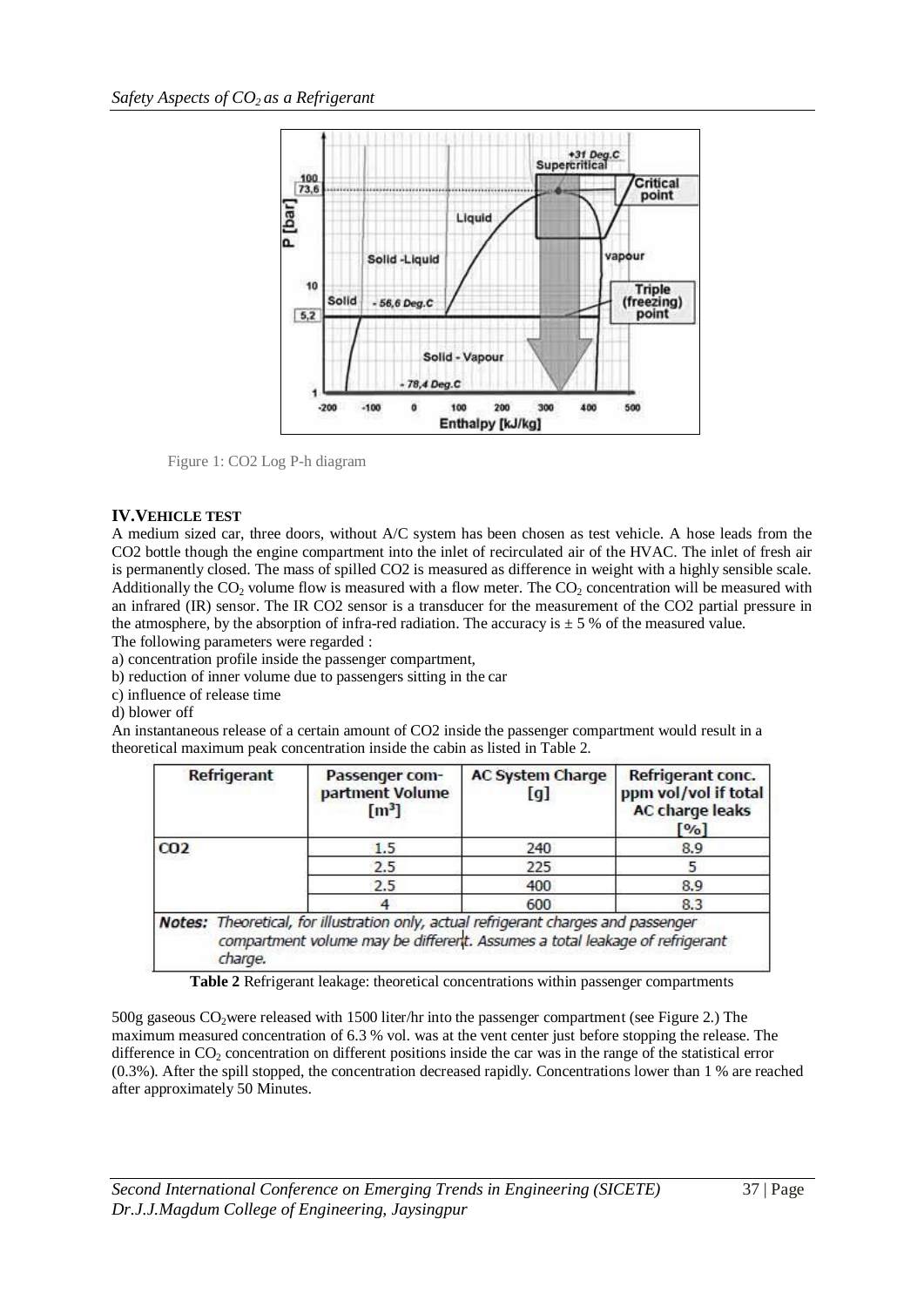

**Figure 2:** Experimental results of a continuous release of 500 g CO<sub>2</sub> with 1500 l/h into the passenger compartment of a midsize vehicle.

The release rate has the most significant influence on the measured  $CO<sub>2</sub>$  peak concentration. By decreasing the rate from 1500 liter/hr down to 500 l/h the peak concentration of  $CO_2$  drops from 6.3 % vol. to 3.9 % vol. (see Figure 3). One test was conducted with 5 Dummies inside the passenger compartment, each with a volume of approximately 70 liters. The measured peak concentration after releasing 500 g  $CO<sub>2</sub>$  with 1500 liter/hr was 6.7 % vol. That's approximately 0.4 % higher than without Dummies.



Figure 3: Experimental results of a continuous release of 500 g CO2 with 500 l/h into the passenger compartment of midsize vehicle.

The peak concentration at the seat level decreases within 10 minutes from 4% vol. to values lower than 2 % vol. In all cases the opening of the door lead to a very rapid decrease of the  $CO<sub>2</sub>$  concentration inside the car. However, with closed doors  $CO<sub>2</sub>$  disappears with a rate of 1.5 % vol. per 10minutes.

#### **V.SUMMARY**

It must be emphasized that  $CO_2$  is a refrigerant with low toxicity. The concentrations of  $CO_2$  that can lead to any effects are very high and these could only result in the event of a leak of refrigerant into the passenger compartment under conditions of low fresh air ventilation rates.

*Second International Conference on Emerging Trends in Engineering (SICETE)* 38 | Page *Dr.J.J.Magdum College of Engineering, Jaysingpur*